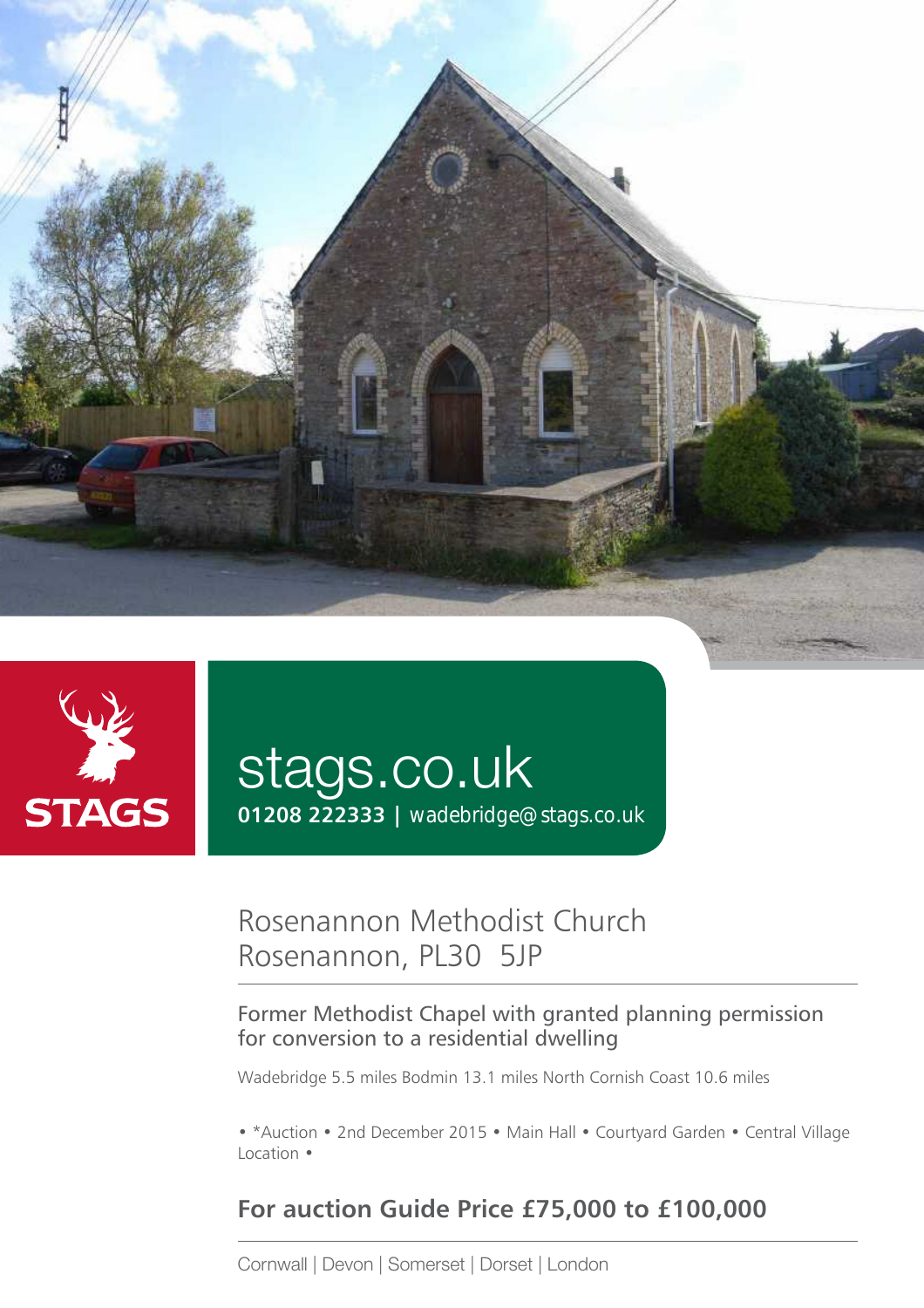#### METHOD OF SALE

The property will be offered for sale by Public Auction on Wednesday 2nd December 2015 at 6pm at Wadebridge Town Hall.

#### SITUATION

The property is located in the centre of the village of Rosenannon. The village itself sits 5.5 miles from the estuary town of Wadebridge. This pretty former market town sits astride the River Camel offering a variety of shops together with primary schools, secondary and Sixth Form education, cinema, numerous sports and social clubs, and access to the popular Camel cycle trail. Mainline railway services can be accessed at Bodmin Parkway connecting with London Paddington via Plymouth whilst Newquay airport which provides a number of scheduled flights to both domestic and international destinations. Access to the A30 can be

gained at Bodmin linking the cathedral cites of Truro and Exeter. At Exeter there is a superb range of shopping facilities, mainline railway station serving London Paddington and the Midlands, access to the M5 motorway network.

#### **DESCRIPTION**

The property is offered for sale by Public Auction on Wednesday 2nd December 2015 with the benefit of granted planning permission for the conversion to a residential dwelling. Planning details can be accessed on the Cornwall Council Planning Portal, application number: PA15/05854. Currently the property is arranged over a single room with six lancet windows and vaulted ceiling with the benefit of a courtyard area at the front of the property.

#### DIRECTIONS

From the centre of Wadebridge, head along The Platt crossing straight over at the

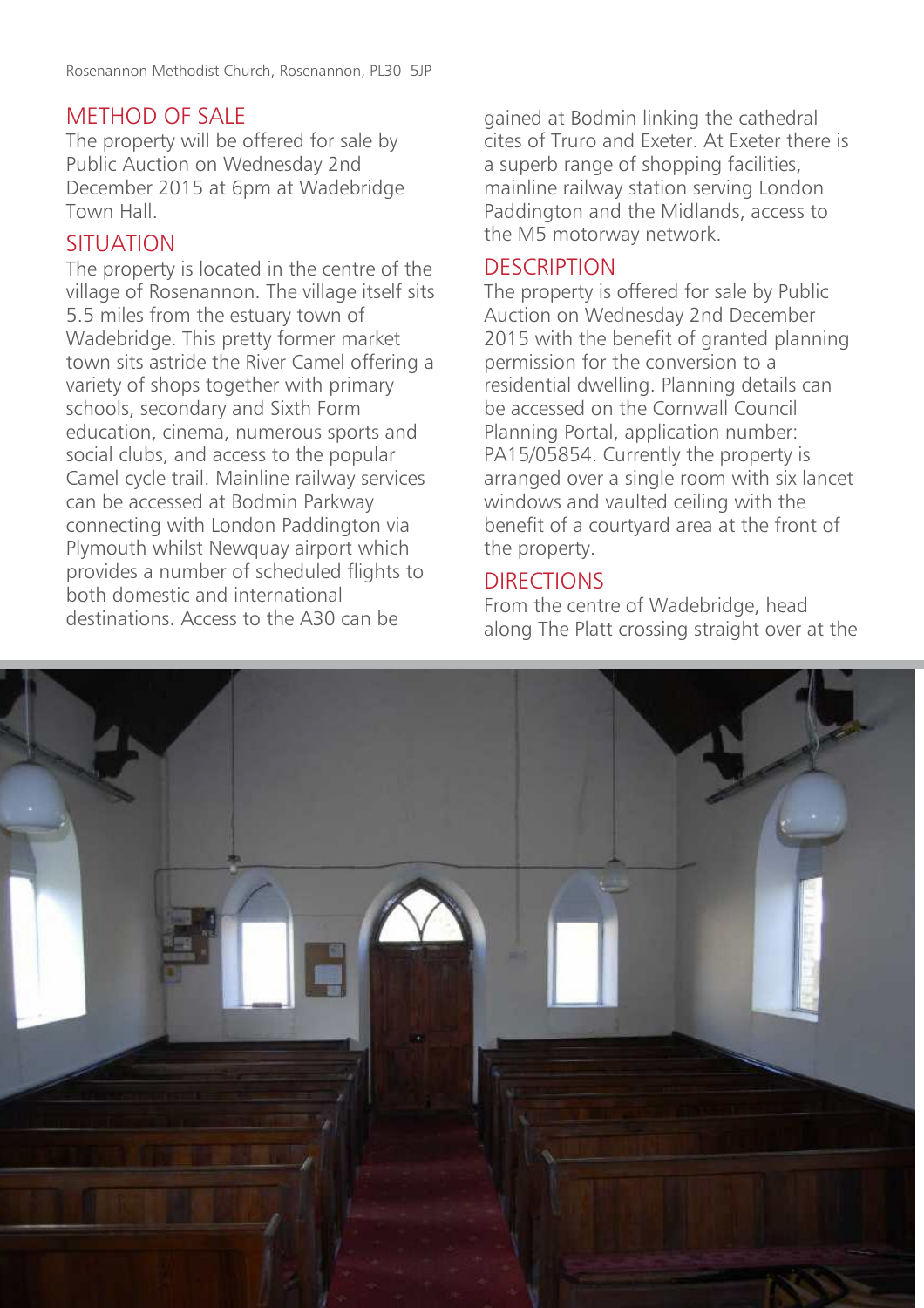roundabout passing the cinema on the right hand side and proceed along Trevanion Road. Continue along this road passing the turnings for Hustings and St Wenn. Rosenannon is signposted at this point. Continue along this road and upon entering the village the property is located on the right hand side, identified by a Stags for sale board.

#### **VIEWING**

Strictly by prior appointment with the vendors appointed sole agents, Stags. Block viewings have been arranged for Thursday afternoon and Saturday morning. Please contact Stags to confirm the viewings are taking place and your intention to attend.

#### AGENTS NOTE

All parties inspecting the Chapel do so at their own risk and no responsibility can be taken by the agents or vendors whilst inspecting the property.

#### **SERVICES**

Please note that it is up to the purchaser to satisfy themselves as to the availability of services and connection costs thereof.

#### VENDORS SOLICITORS

Messrs John Whiting & Co, 27 Westgate Street, Launceston, Cornwall, PL15 7AD. Telephone number: 01566 777677. For the Attention of Mr Arnold Harding. Auction packs are available on request from the solicitors or to view at the agents, Stags Wadebridge.

#### \* DEFINITION OF GUIDE AND

-Guide price(s) are an indication of the sellers expectation.

-Reserve price(s) are a figure below which the auctioneer cannot sell the Lot at Auction. We expect the Reserve will be set within the Guide range.

-Guide price(s) may be changed at any time prior to the Auction.